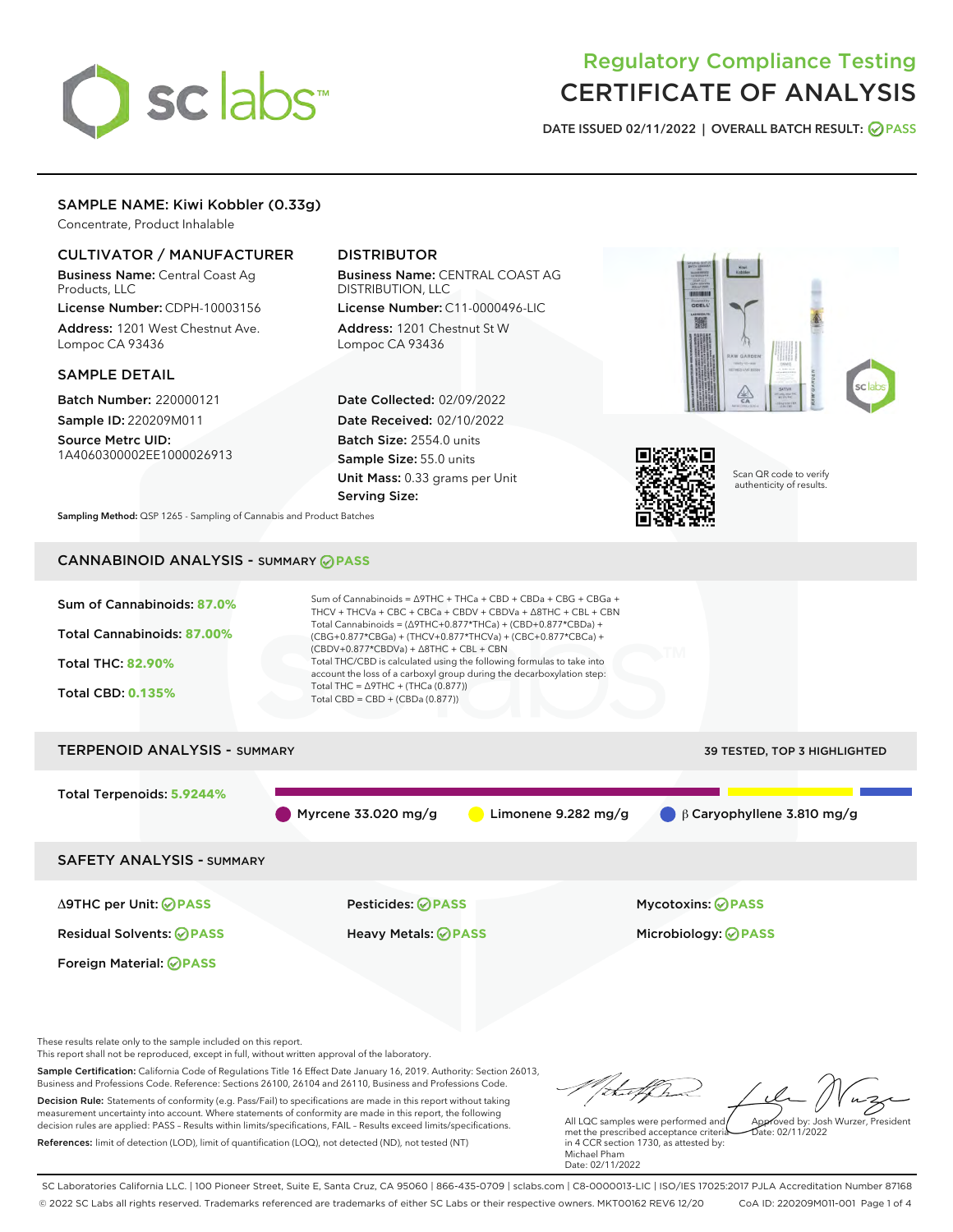



KIWI KOBBLER (0.33G) | DATE ISSUED 02/11/2022 | OVERALL BATCH RESULT: 2 PASS

#### CANNABINOID TEST RESULTS - 02/10/2022 2 PASS

Tested by high-performance liquid chromatography with diode-array detection (HPLC-DAD). **Method:** QSP 1157 - Analysis of Cannabinoids by HPLC-DAD

#### TOTAL CANNABINOIDS: **87.00%**

Total Cannabinoids (Total THC) + (Total CBD) + (Total CBG) + (Total THCV) + (Total CBC) + (Total CBDV) + ∆8THC + CBL + CBN

TOTAL THC: **82.90%** Total THC (∆9THC+0.877\*THCa)

TOTAL CBD: **0.135%**

Total CBD (CBD+0.877\*CBDa)

TOTAL CBG: 2.771% Total CBG (CBG+0.877\*CBGa)

TOTAL THCV: 0.61% Total THCV (THCV+0.877\*THCVa)

TOTAL CBC: ND Total CBC (CBC+0.877\*CBCa)

TOTAL CBDV: ND Total CBDV (CBDV+0.877\*CBDVa)

| <b>COMPOUND</b>            | LOD/LOQ<br>(mg/g) | <b>MEASUREMENT</b><br><b>UNCERTAINTY</b><br>(mg/g) | <b>RESULT</b><br>(mg/g) | <b>RESULT</b><br>(%) |
|----------------------------|-------------------|----------------------------------------------------|-------------------------|----------------------|
| <b>A9THC</b>               | 0.06 / 0.26       | ±28.518                                            | 829.00                  | 82.900               |
| <b>CBG</b>                 | 0.06/0.19         | ±1.092                                             | 27.71                   | 2.771                |
| <b>THCV</b>                | 0.1 / 0.2         | ±0.30                                              | 6.1                     | 0.61                 |
| $\triangle$ 8THC           | 0.1/0.4           | ±0.25                                              | 3.1                     | 0.31                 |
| <b>CBN</b>                 | 0.1 / 0.3         | ±0.18                                              | 2.7                     | 0.27                 |
| <b>CBD</b>                 | 0.07/0.29         | ±0.063                                             | 1.35                    | 0.135                |
| <b>THCa</b>                | 0.05/0.14         | N/A                                                | <b>ND</b>               | <b>ND</b>            |
| <b>THCVa</b>               | 0.07/0.20         | N/A                                                | <b>ND</b>               | <b>ND</b>            |
| <b>CBDa</b>                | 0.02/0.19         | N/A                                                | <b>ND</b>               | <b>ND</b>            |
| <b>CBDV</b>                | 0.04 / 0.15       | N/A                                                | <b>ND</b>               | <b>ND</b>            |
| <b>CBDVa</b>               | 0.03/0.53         | N/A                                                | <b>ND</b>               | <b>ND</b>            |
| <b>CBGa</b>                | 0.1 / 0.2         | N/A                                                | <b>ND</b>               | <b>ND</b>            |
| <b>CBL</b>                 | 0.06 / 0.24       | N/A                                                | <b>ND</b>               | <b>ND</b>            |
| <b>CBC</b>                 | 0.2 / 0.5         | N/A                                                | <b>ND</b>               | <b>ND</b>            |
| <b>CBCa</b>                | 0.07 / 0.28       | N/A                                                | <b>ND</b>               | <b>ND</b>            |
| <b>SUM OF CANNABINOIDS</b> |                   |                                                    | 870.0 mg/g              | 87.0%                |

#### **UNIT MASS: 0.33 grams per Unit**

| ∆9THC per Unit                        | 1100 per-package limit | 273.57 mg/unit  | <b>PASS</b> |
|---------------------------------------|------------------------|-----------------|-------------|
| <b>Total THC per Unit</b>             |                        | 273.57 mg/unit  |             |
| <b>CBD</b> per Unit                   |                        | $0.45$ mg/unit  |             |
| <b>Total CBD per Unit</b>             |                        | $0.45$ mg/unit  |             |
| Sum of Cannabinoids<br>per Unit       |                        | 287.1 mg/unit   |             |
| <b>Total Cannabinoids</b><br>per Unit |                        | $287.1$ mg/unit |             |

| <b>COMPOUND</b>         | LOD/LOQ<br>(mg/g) | <b>MEASUREMENT</b><br>UNCERTAINTY<br>(mg/g) | <b>RESULT</b><br>(mg/g)                         | <b>RESULT</b><br>$(\%)$ |
|-------------------------|-------------------|---------------------------------------------|-------------------------------------------------|-------------------------|
| <b>Myrcene</b>          | 0.008 / 0.025     | ±0.4260                                     | 33.020                                          | 3.3020                  |
| Limonene                | 0.005 / 0.016     | ±0.1327                                     | 9.282                                           | 0.9282                  |
| $\upbeta$ Caryophyllene | 0.004 / 0.012     | ±0.1356                                     | 3.810                                           | 0.3810                  |
| $\alpha$ Pinene         | 0.005 / 0.017     | ±0.0310                                     | 3.599                                           | 0.3599                  |
| $\beta$ Pinene          | 0.004 / 0.014     | ±0.0351                                     | 3.051                                           | 0.3051                  |
| Terpinolene             | 0.008 / 0.026     | ±0.0292                                     | 1.425                                           | 0.1425                  |
| Ocimene                 | 0.011 / 0.038     | ±0.0383                                     | 1.193                                           | 0.1193                  |
| Linalool                | 0.009 / 0.032     | ±0.0362                                     | 0.953                                           | 0.0953                  |
| $\alpha$ Humulene       | 0.009/0.029       | ±0.0287                                     | 0.893                                           | 0.0893                  |
| Fenchol                 | 0.010 / 0.034     | ±0.0152                                     | 0.394                                           | 0.0394                  |
| Camphene                | 0.005 / 0.015     | ±0.0031                                     | 0.271                                           | 0.0271                  |
| trans-ß-Farnesene       | 0.008 / 0.025     | ±0.0077                                     | 0.218                                           | 0.0218                  |
| Terpineol               | 0.016 / 0.055     | ±0.0131                                     | 0.214                                           | 0.0214                  |
| Valencene               | 0.009 / 0.030     | ±0.0145                                     | 0.210                                           | 0.0210                  |
| Guaiol                  | 0.009 / 0.030     | ±0.0098                                     | 0.208                                           | 0.0208                  |
| Fenchone                | 0.009 / 0.028     | ±0.0026                                     | 0.090                                           | 0.0090                  |
| $\alpha$ Phellandrene   | 0.006 / 0.020     | ±0.0010                                     | 0.076                                           | 0.0076                  |
| Caryophyllene<br>Oxide  | 0.010 / 0.033     | ±0.0028                                     | 0.061                                           | 0.0061                  |
| $\gamma$ Terpinene      | 0.006 / 0.018     | ±0.0010                                     | 0.059                                           | 0.0059                  |
| 3 Carene                | 0.005 / 0.018     | ±0.0008                                     | 0.055                                           | 0.0055                  |
| $\alpha$ Terpinene      | 0.005 / 0.017     | ±0.0008                                     | 0.052                                           | 0.0052                  |
| $\alpha$ Bisabolol      | 0.008 / 0.026     | ±0.0027                                     | 0.050                                           | 0.0050                  |
| Sabinene                | 0.004 / 0.014     | ±0.0005                                     | 0.040                                           | 0.0040                  |
| p-Cymene                | 0.005 / 0.016     | ±0.0005                                     | 0.020                                           | 0.0020                  |
| Sabinene Hydrate        | 0.006 / 0.022     | N/A                                         | <loq< th=""><th><loq< th=""></loq<></th></loq<> | <loq< th=""></loq<>     |
| Eucalyptol              | 0.006 / 0.018     | N/A                                         | <b>ND</b>                                       | <b>ND</b>               |
| (-)-Isopulegol          | 0.005 / 0.016     | N/A                                         | <b>ND</b>                                       | <b>ND</b>               |
| Camphor                 | 0.006 / 0.019     | N/A                                         | <b>ND</b>                                       | <b>ND</b>               |
| Isoborneol              | 0.004 / 0.012     | N/A                                         | ND                                              | <b>ND</b>               |
| <b>Borneol</b>          | 0.005 / 0.016     | N/A                                         | ND                                              | ND                      |
| Menthol                 | 0.008 / 0.025     | N/A                                         | ND                                              | ND                      |
| Nerol                   | 0.003 / 0.011     | N/A                                         | ND                                              | ND                      |
| Citronellol             | 0.003 / 0.010     | N/A                                         | ND                                              | ND                      |
| R-(+)-Pulegone          | 0.003 / 0.011     | N/A                                         | ND                                              | ND                      |
| Geraniol                | 0.002 / 0.007     | N/A                                         | ND                                              | ND                      |
| <b>Geranyl Acetate</b>  | 0.004 / 0.014     | N/A                                         | ND                                              | ND                      |
| $\alpha$ Cedrene        | 0.005 / 0.016     | N/A                                         | ND                                              | ND                      |
| Nerolidol               | 0.009 / 0.028     | N/A                                         | ND                                              | ND                      |
| Cedrol                  | 0.008 / 0.027     | N/A                                         | ND                                              | ND                      |
| <b>TOTAL TERPENOIDS</b> |                   |                                             | 59.244 mg/g                                     | 5.9244%                 |

SC Laboratories California LLC. | 100 Pioneer Street, Suite E, Santa Cruz, CA 95060 | 866-435-0709 | sclabs.com | C8-0000013-LIC | ISO/IES 17025:2017 PJLA Accreditation Number 87168 © 2022 SC Labs all rights reserved. Trademarks referenced are trademarks of either SC Labs or their respective owners. MKT00162 REV6 12/20 CoA ID: 220209M011-001 Page 2 of 4

# TERPENOID TEST RESULTS - 02/11/2022

Terpene analysis utilizing gas chromatography-flame ionization detection (GC-FID). **Method:** QSP 1192 - Analysis of Terpenoids by GC-FID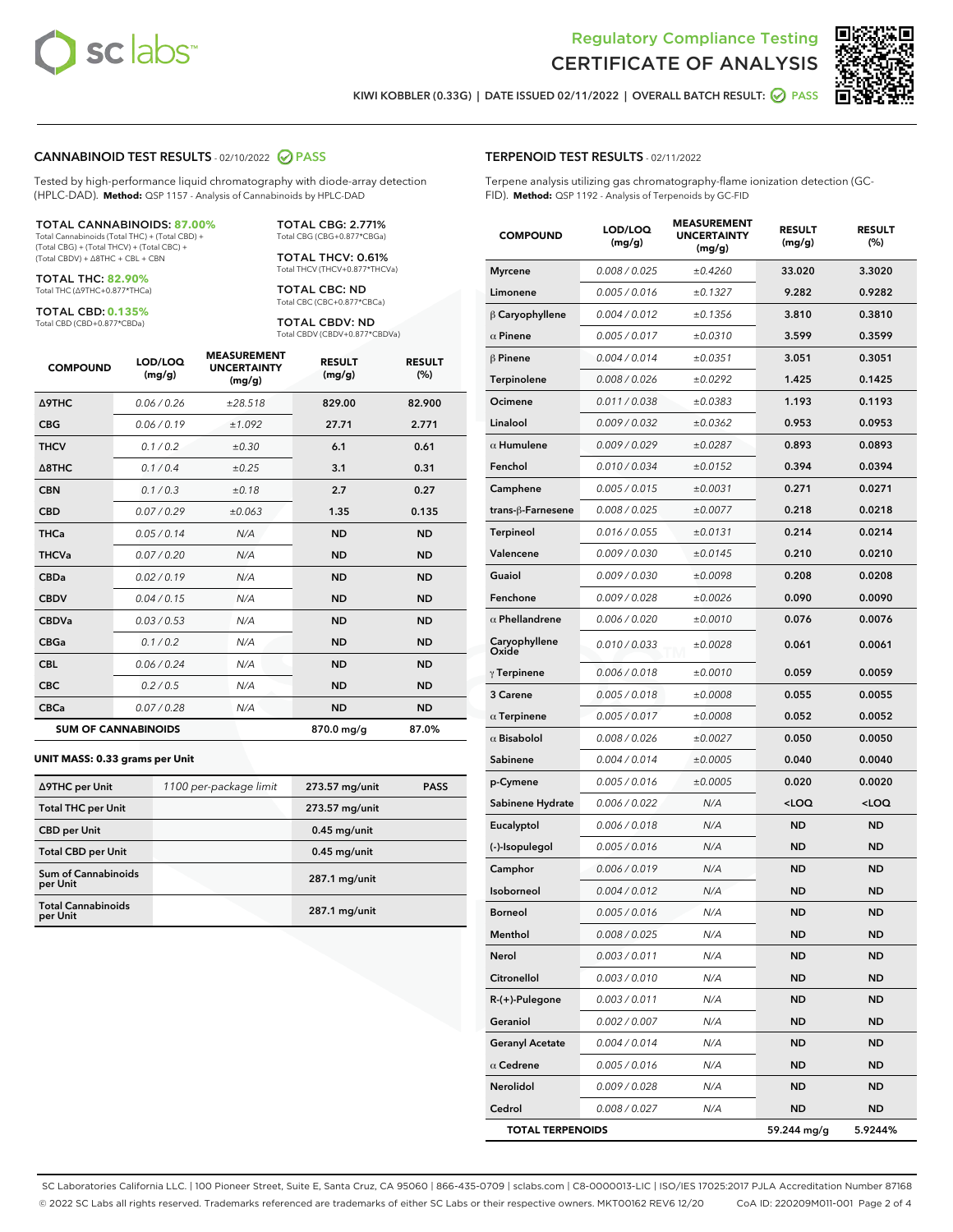



KIWI KOBBLER (0.33G) | DATE ISSUED 02/11/2022 | OVERALL BATCH RESULT: @ PASS

# CATEGORY 1 PESTICIDE TEST RESULTS - 02/11/2022 2 PASS

Pesticide and plant growth regulator analysis utilizing high-performance liquid chromatography-mass spectrometry (HPLC-MS) or gas chromatography-mass spectrometry (GC-MS). \*GC-MS utilized where indicated. **Method:** QSP 1212 - Analysis of Pesticides and Mycotoxins by LC-MS or QSP 1213 - Analysis of Pesticides by GC-MS

| <b>COMPOUND</b>             | LOD/LOQ<br>$(\mu g/g)$ | <b>ACTION</b><br><b>LIMIT</b><br>$(\mu g/g)$ | <b>MEASUREMENT</b><br><b>UNCERTAINTY</b><br>$(\mu g/g)$ | <b>RESULT</b><br>$(\mu g/g)$ | <b>RESULT</b> |
|-----------------------------|------------------------|----------------------------------------------|---------------------------------------------------------|------------------------------|---------------|
| Aldicarb                    | 0.03/0.08              | $>$ LOD                                      | N/A                                                     | <b>ND</b>                    | <b>PASS</b>   |
| Carbofuran                  | 0.02 / 0.05            | $\ge$ LOD                                    | N/A                                                     | <b>ND</b>                    | <b>PASS</b>   |
| Chlordane*                  | 0.03 / 0.08            | $\ge$ LOD                                    | N/A                                                     | <b>ND</b>                    | <b>PASS</b>   |
| Chlorfenapyr*               | 0.03/0.10              | $\ge$ LOD                                    | N/A                                                     | <b>ND</b>                    | <b>PASS</b>   |
| Chlorpyrifos                | 0.02 / 0.06            | $\ge$ LOD                                    | N/A                                                     | <b>ND</b>                    | <b>PASS</b>   |
| Coumaphos                   | 0.02 / 0.07            | $\ge$ LOD                                    | N/A                                                     | <b>ND</b>                    | <b>PASS</b>   |
| Daminozide                  | 0.02/0.07              | $>$ LOD                                      | N/A                                                     | <b>ND</b>                    | <b>PASS</b>   |
| <b>DDVP</b><br>(Dichlorvos) | 0.03/0.09              | $\ge$ LOD                                    | N/A                                                     | <b>ND</b>                    | <b>PASS</b>   |
| <b>Dimethoate</b>           | 0.03/0.08              | $\ge$ LOD                                    | N/A                                                     | <b>ND</b>                    | <b>PASS</b>   |
| Ethoprop(hos)               | 0.03/0.10              | $\ge$ LOD                                    | N/A                                                     | <b>ND</b>                    | <b>PASS</b>   |
| Etofenprox                  | 0.02 / 0.06            | $\ge$ LOD                                    | N/A                                                     | <b>ND</b>                    | <b>PASS</b>   |
| Fenoxycarb                  | 0.03/0.08              | $\ge$ LOD                                    | N/A                                                     | <b>ND</b>                    | <b>PASS</b>   |
| Fipronil                    | 0.03/0.08              | $\ge$ LOD                                    | N/A                                                     | <b>ND</b>                    | <b>PASS</b>   |
| Imazalil                    | 0.02 / 0.06            | $>$ LOD                                      | N/A                                                     | <b>ND</b>                    | <b>PASS</b>   |
| Methiocarb                  | 0.02 / 0.07            | $>$ LOD                                      | N/A                                                     | <b>ND</b>                    | <b>PASS</b>   |
| Methyl<br>parathion         | 0.03/0.10              | $>$ LOD                                      | N/A                                                     | <b>ND</b>                    | <b>PASS</b>   |
| <b>Mevinphos</b>            | 0.03/0.09              | $\ge$ LOD                                    | N/A                                                     | <b>ND</b>                    | <b>PASS</b>   |
| Paclobutrazol               | 0.02 / 0.05            | $>$ LOD                                      | N/A                                                     | <b>ND</b>                    | <b>PASS</b>   |
| Propoxur                    | 0.03/0.09              | $\ge$ LOD                                    | N/A                                                     | <b>ND</b>                    | <b>PASS</b>   |
| Spiroxamine                 | 0.03 / 0.08            | $\ge$ LOD                                    | N/A                                                     | <b>ND</b>                    | <b>PASS</b>   |
| Thiacloprid                 | 0.03/0.10              | $\ge$ LOD                                    | N/A                                                     | <b>ND</b>                    | <b>PASS</b>   |

#### CATEGORY 2 PESTICIDE TEST RESULTS - 02/11/2022 2 PASS

| <b>COMPOUND</b>          | LOD/LOO<br>$(\mu g/g)$ | <b>ACTION</b><br>LIMIT<br>$(\mu g/g)$ | <b>MEASUREMENT</b><br><b>UNCERTAINTY</b><br>$(\mu g/g)$ | <b>RESULT</b><br>$(\mu g/g)$ | <b>RESULT</b> |
|--------------------------|------------------------|---------------------------------------|---------------------------------------------------------|------------------------------|---------------|
| Abamectin                | 0.03/0.10              | 0.1                                   | N/A                                                     | <b>ND</b>                    | <b>PASS</b>   |
| Acephate                 | 0.02/0.07              | 0.1                                   | N/A                                                     | <b>ND</b>                    | <b>PASS</b>   |
| Acequinocyl              | 0.02/0.07              | 0.1                                   | N/A                                                     | <b>ND</b>                    | <b>PASS</b>   |
| Acetamiprid              | 0.02/0.05              | 0.1                                   | N/A                                                     | <b>ND</b>                    | <b>PASS</b>   |
| Azoxystrobin             | 0.02/0.07              | 0.1                                   | N/A                                                     | <b>ND</b>                    | <b>PASS</b>   |
| <b>Bifenazate</b>        | 0.01/0.04              | 0.1                                   | N/A                                                     | <b>ND</b>                    | <b>PASS</b>   |
| <b>Bifenthrin</b>        | 0.02/0.05              | 3                                     | N/A                                                     | <b>ND</b>                    | <b>PASS</b>   |
| <b>Boscalid</b>          | 0.03/0.09              | 0.1                                   | N/A                                                     | <b>ND</b>                    | <b>PASS</b>   |
| Captan                   | 0.19/0.57              | 0.7                                   | N/A                                                     | <b>ND</b>                    | <b>PASS</b>   |
| Carbaryl                 | 0.02/0.06              | 0.5                                   | N/A                                                     | <b>ND</b>                    | <b>PASS</b>   |
| Chlorantranilip-<br>role | 0.04/0.12              | 10                                    | N/A                                                     | <b>ND</b>                    | <b>PASS</b>   |
| Clofentezine             | 0.03/0.09              | 0.1                                   | N/A                                                     | <b>ND</b>                    | <b>PASS</b>   |

# CATEGORY 2 PESTICIDE TEST RESULTS - 02/11/2022 continued

| <b>COMPOUND</b>               | LOD/LOQ<br>(µg/g) | <b>ACTION</b><br><b>LIMIT</b><br>$(\mu g/g)$ | <b>MEASUREMENT</b><br><b>UNCERTAINTY</b><br>$(\mu g/g)$ | <b>RESULT</b><br>(µg/g) | <b>RESULT</b> |
|-------------------------------|-------------------|----------------------------------------------|---------------------------------------------------------|-------------------------|---------------|
| Cyfluthrin                    | 0.12 / 0.38       | $\overline{c}$                               | N/A                                                     | ND                      | <b>PASS</b>   |
| Cypermethrin                  | 0.11 / 0.32       | $\mathcal{I}$                                | N/A                                                     | ND                      | <b>PASS</b>   |
| <b>Diazinon</b>               | 0.02 / 0.05       | 0.1                                          | N/A                                                     | <b>ND</b>               | <b>PASS</b>   |
| Dimethomorph                  | 0.03 / 0.09       | 2                                            | N/A                                                     | ND                      | <b>PASS</b>   |
| Etoxazole                     | 0.02 / 0.06       | 0.1                                          | N/A                                                     | ND                      | <b>PASS</b>   |
| Fenhexamid                    | 0.03 / 0.09       | 0.1                                          | N/A                                                     | ND                      | <b>PASS</b>   |
| Fenpyroximate                 | 0.02 / 0.06       | 0.1                                          | N/A                                                     | <b>ND</b>               | <b>PASS</b>   |
| Flonicamid                    | 0.03 / 0.10       | 0.1                                          | N/A                                                     | ND                      | <b>PASS</b>   |
| Fludioxonil                   | 0.03 / 0.10       | 0.1                                          | N/A                                                     | ND                      | <b>PASS</b>   |
| Hexythiazox                   | 0.02 / 0.07       | 0.1                                          | N/A                                                     | ND                      | <b>PASS</b>   |
| Imidacloprid                  | 0.04 / 0.11       | 5                                            | N/A                                                     | ND                      | <b>PASS</b>   |
| Kresoxim-methyl               | 0.02 / 0.07       | 0.1                                          | N/A                                                     | ND                      | <b>PASS</b>   |
| Malathion                     | 0.03 / 0.09       | 0.5                                          | N/A                                                     | ND                      | <b>PASS</b>   |
| Metalaxyl                     | 0.02 / 0.07       | $\overline{c}$                               | N/A                                                     | ND                      | <b>PASS</b>   |
| Methomyl                      | 0.03 / 0.10       | $\mathbf{1}$                                 | N/A                                                     | ND                      | <b>PASS</b>   |
| Myclobutanil                  | 0.03 / 0.09       | 0.1                                          | N/A                                                     | <b>ND</b>               | <b>PASS</b>   |
| Naled                         | 0.02 / 0.07       | 0.1                                          | N/A                                                     | ND                      | <b>PASS</b>   |
| Oxamyl                        | 0.04 / 0.11       | 0.5                                          | N/A                                                     | ND                      | PASS          |
| Pentachloronitro-<br>benzene* | 0.03 / 0.09       | 0.1                                          | N/A                                                     | ND                      | <b>PASS</b>   |
| Permethrin                    | 0.04 / 0.12       | 0.5                                          | N/A                                                     | ND                      | <b>PASS</b>   |
| Phosmet                       | 0.03 / 0.10       | 0.1                                          | N/A                                                     | ND                      | <b>PASS</b>   |
| Piperonylbu-<br>toxide        | 0.02 / 0.07       | 3                                            | N/A                                                     | <b>ND</b>               | <b>PASS</b>   |
| Prallethrin                   | 0.03 / 0.08       | 0.1                                          | N/A                                                     | ND                      | <b>PASS</b>   |
| Propiconazole                 | 0.02 / 0.07       | 0.1                                          | N/A                                                     | <b>ND</b>               | <b>PASS</b>   |
| Pyrethrins                    | 0.04 / 0.12       | 0.5                                          | N/A                                                     | ND                      | <b>PASS</b>   |
| Pyridaben                     | 0.02 / 0.07       | 0.1                                          | N/A                                                     | <b>ND</b>               | <b>PASS</b>   |
| Spinetoram                    | 0.02 / 0.07       | 0.1                                          | N/A                                                     | ND                      | <b>PASS</b>   |
| Spinosad                      | 0.02 / 0.07       | 0.1                                          | N/A                                                     | ND                      | <b>PASS</b>   |
| Spiromesifen                  | 0.02 / 0.05       | 0.1                                          | N/A                                                     | <b>ND</b>               | <b>PASS</b>   |
| Spirotetramat                 | 0.02 / 0.06       | 0.1                                          | N/A                                                     | ND                      | <b>PASS</b>   |
| Tebuconazole                  | 0.02 / 0.07       | 0.1                                          | N/A                                                     | ND                      | <b>PASS</b>   |
| Thiamethoxam                  | 0.03 / 0.10       | 5                                            | N/A                                                     | <b>ND</b>               | <b>PASS</b>   |
| Trifloxystrobin               | 0.03 / 0.08       | 0.1                                          | N/A                                                     | <b>ND</b>               | <b>PASS</b>   |

SC Laboratories California LLC. | 100 Pioneer Street, Suite E, Santa Cruz, CA 95060 | 866-435-0709 | sclabs.com | C8-0000013-LIC | ISO/IES 17025:2017 PJLA Accreditation Number 87168 © 2022 SC Labs all rights reserved. Trademarks referenced are trademarks of either SC Labs or their respective owners. MKT00162 REV6 12/20 CoA ID: 220209M011-001 Page 3 of 4